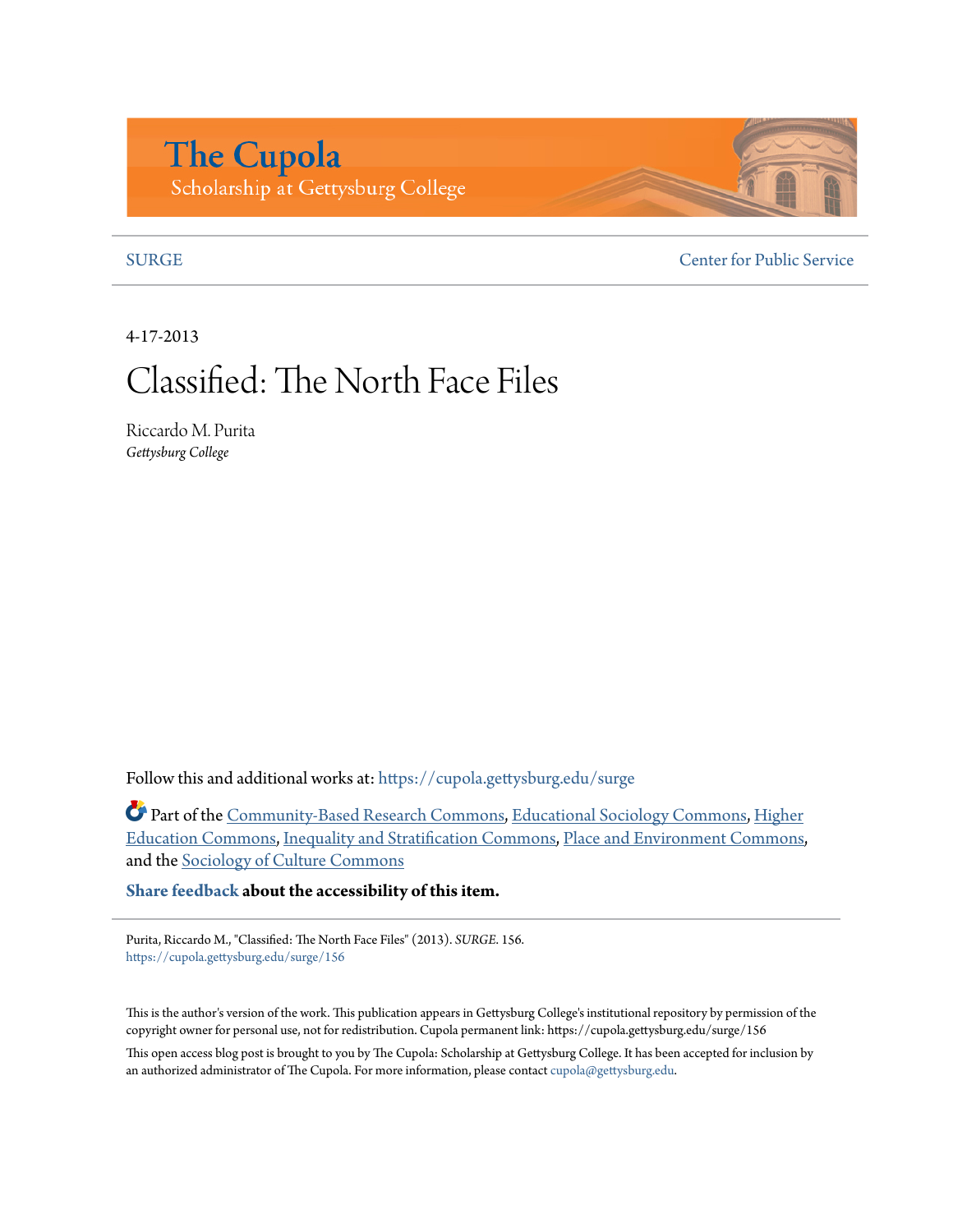# Classified: The North Face Files

#### **Abstract**

"*You're going to need to buy nicer clothes*," my dad told me during our first visit to Gettysburg College. I laughed, thinking it was a typical "dad" thing to say and something I would promptly ignore, but after four years I now see that maybe he wasn't joking.

Let me be honest. I had never considered just how expensive the clothing name brands could be until this year. I do not own an iPhone, an iPad, or an iPod. In fact, you're more likely to see me on campus with my **#VaginaProblems**t-shirt and a pair of jeans than in J. Crew shorts and a button-up. [*excerpt*]

#### **Keywords**

Surge, Surge Gettysburg, Gettysburg College, Center for Public Service, North Face, name brand, social class, fitting in, college look

#### **Disciplines**

Community-Based Research | Educational Sociology | Higher Education | Inequality and Stratification | Place and Environment | Sociology | Sociology of Culture

#### **Comments**

Surge is a student blog at [Gettysburg College](http://www.gettysburg.edu/) where systemic issues of justice matter. Posts are originally published at [surgegettysburg.wordpress.com](http://surgegettysburg.wordpress.com/) Through stories and reflection, these blog entries relate personal experiences to larger issues of equity, demonstrating that –isms are structural problems, not actions defined by individual prejudice. We intend to popularize justice, helping each other to recognize our biases and unlearn the untruths.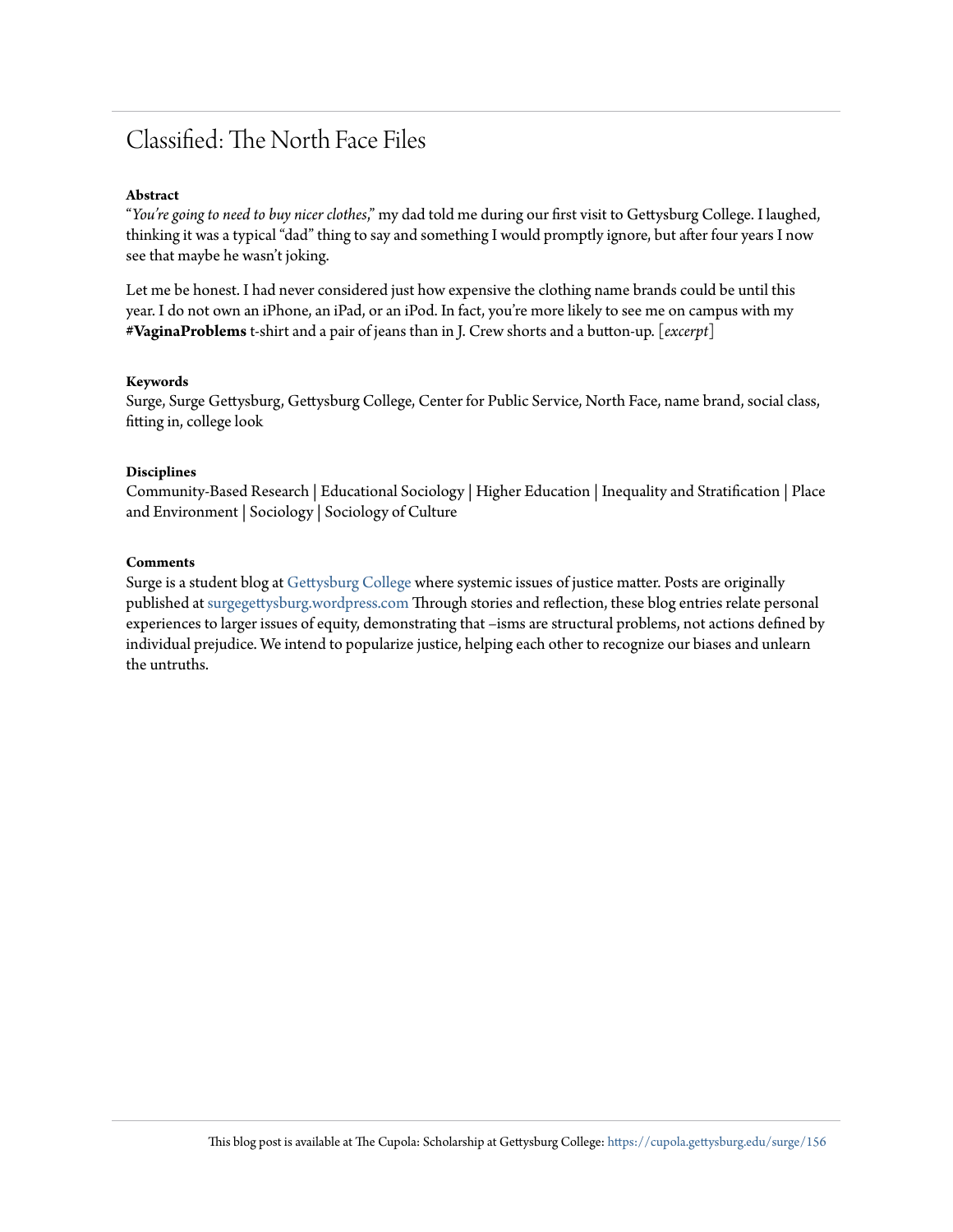## **[VERB 1: to move suddenly or powerfully forward or upward**

# **CLASSIFIED: THE NORT NORTH FACE FILES**

April 17, 2013

"You're going to need to buy nicer clothes," my dad told me during our first visit to Gettysburg College. I laughed, thinking it was a typical "dad" thing to say and something I would promptly ignore, but after four years I now see that maybe he wasn't joking.

Let me be honest. I had never considered just how expensive the clothing name brands could be until this year. I do not own an iPhone, an iPad, or an iPod. In fact, you're more likely to see me on campus with my **#VaginaProblems** pair of jeans than in J. Crew shorts and a button-up. r first visit to Gettysburg College. I laughed, thinking<br>ical "dad" thing to say and something I would<br>ignore, but after four years I now see that maybe he<br>sing.<br>a honest. I had never considered just how expensiv<br>ng name b

"It's standard to see someone with a North Face jacket and an iPhone here at Gettysburg," my friend said to me as we were



### **I felt outclassed.**

Check this out: A 2011 psychology study had college students view photographs of an African American or white female model wearing grey sweatshirts with Kmart, Abercrombie & Fitch, or no logos. Want to know what they found? Students rated the model with the Abercrombie & Fitch sweatshirt as the having the highest socioeconomic status and rated the model wearing the Kmart sweatshirt as being the least successful and important. socioeconomic status and rated the model wearing the Kmart sweatshirt as being the least successful and<br>important.<br>It has been proven that we connect better with people who come from similar backgrounds and separate<br>oursel h Face jackets often run between \$100 and \$200, I paused...Having proba<br>
660 on clothing, I suddenly felt, well...<br>
1990 study had college students view photographs of an African American or<br>
1991 study had college student

It has been proven that we connect better with people who come from similar backgrounds and separate relate to someone of another status, but we often are less willing to make a connection because of the predispositions we have. Until this conversation I had never thought of myself as being somehow conceptually